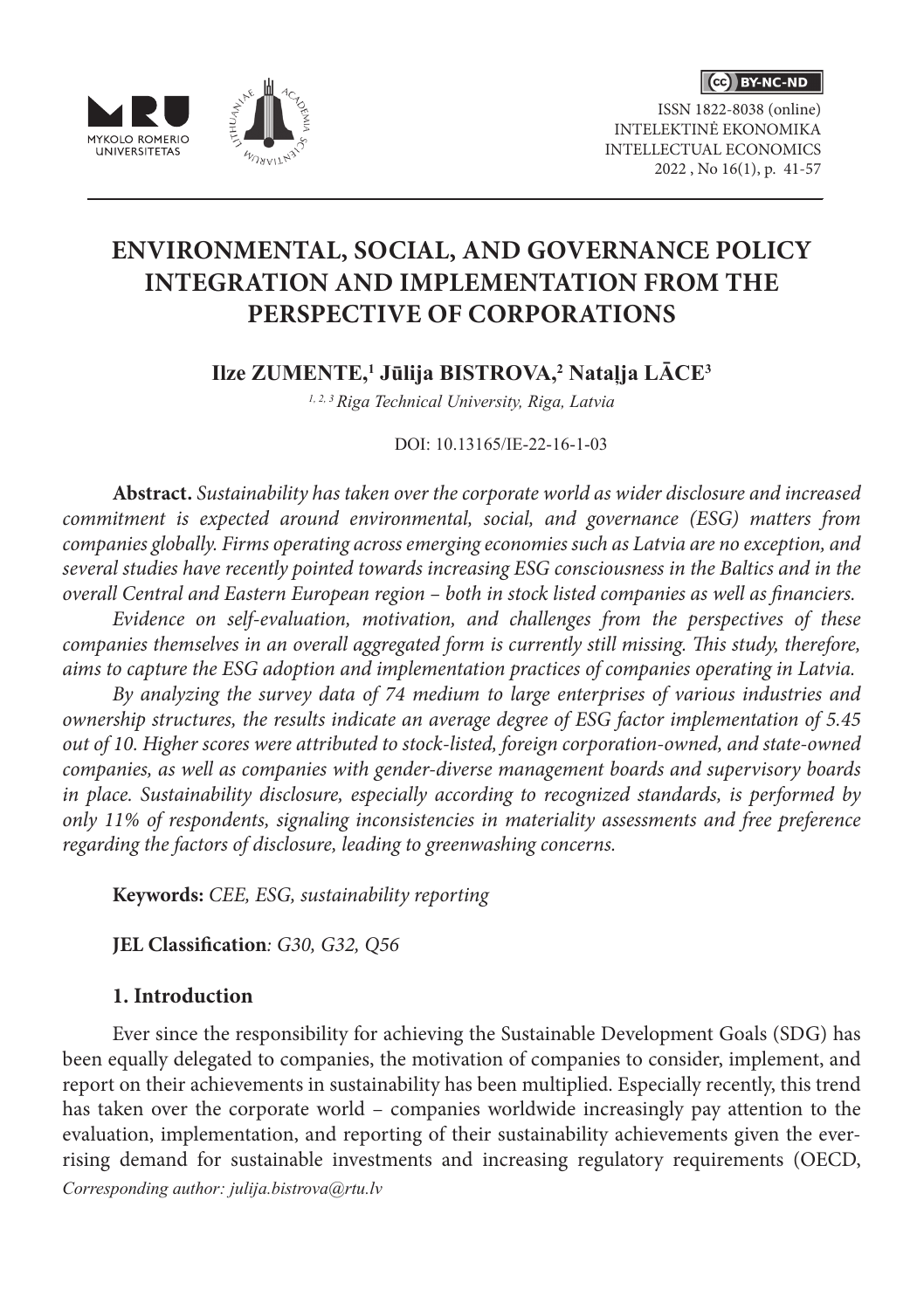2020).

The environmental, social, and governance (ESG) factors are increasingly used by companies worldwide as a measure for the various facets of sustainability (EY, 2021). All in all, however, the trend and focus on sustainability matters to such an extent is a relatively recent phenomenon, with a large majority of corporations initiating their sustainability strategies in the last decade, introducing new C-level executives to guide those efforts, setting sustainability targets, and disclosing their results (Ioannou et al., 2016). As such, the level of ESG adoption across corporations is also still far from being unified – there are differences across stock listed and privately held companies, and across companies of various geographies, sizes, and financial strengths (Yu & Luu, 2021). While the European Union is generally in pole position in terms of existing regulations and efforts in corporate sustainability encouragement, Latvia, like other Central and Eastern European (CEE) countries, is still a developing economy in terms of ESG. Although there is evidence that a share of companies are already actively pursuing endeavors in strengthening their sustainability behavior, the degree of ESG compliance and reporting relative to Western Europe and Scandinavia, in particular, is assumingly lower (Deloitte, 2020)

Academic research helping to deeper understand implementation practices and potential challenges is scarce and fragmented. While there is recent previous evidence on the ESG disclosure levels of Baltic stock-listed companies (Zumente et al., 2020), stock-listed companies only constitute an insignificant share of the overall Latvian corporation universe. As of 2021, of the hundred largest companies as measured by revenue, only five were stock market listed and therefore had implied motivation towards ESG disclosure (Prudentia, 2021). The remaining share consisted of large state-owned companies, branches of international company groups, or privately held companies, the sustainability assessment of which has so far not been academically analyzed.

To bridge the identified gap in the academic literature, this study seeks to assess the current status quo of ESG implementation. Contrary to the analysis of secondary sources, this research seeks to understand and explore the views and assessments of these companies themselves. This approach, differing from secondary source analysis, allows for a deeper exploration of the drivers, challenges, and motivation for the adoption of sustainability principles.

The chosen methodology was based on a dataset gathered from a survey. A questionnaire consisting of 20 multiple-choice and closed-ended questions was distributed to 200 medium and large companies operating in Latvia, as measured by revenue in 2019. An opinion poll addressed the assessment of ESG familiarity, the degree of specific ESG implementation steps, the identification of the key drivers of sustainability factors, as well as the detection of the challenges that companies might experience. In total, 74 responses were received for the survey – a response rate of around 37%. When measuring the total revenue of the companies included in the final sample, this amounts to more than 12bn EUR, representing around 20% of the total revenue generated by all of the companies registered in the country (Central Statistics Bureau, 2021). To aid the interpretation of these results, three in-depth interviews were conducted with respondents representing various company ownership types.

This paper provides multiple contributions to the academic literature. Firstly, it contributes to the existing scholarly research which aims at describing ESG implementation practices – in this case, with respect to a specific CEE country. Secondly, by addressing the shortcomings and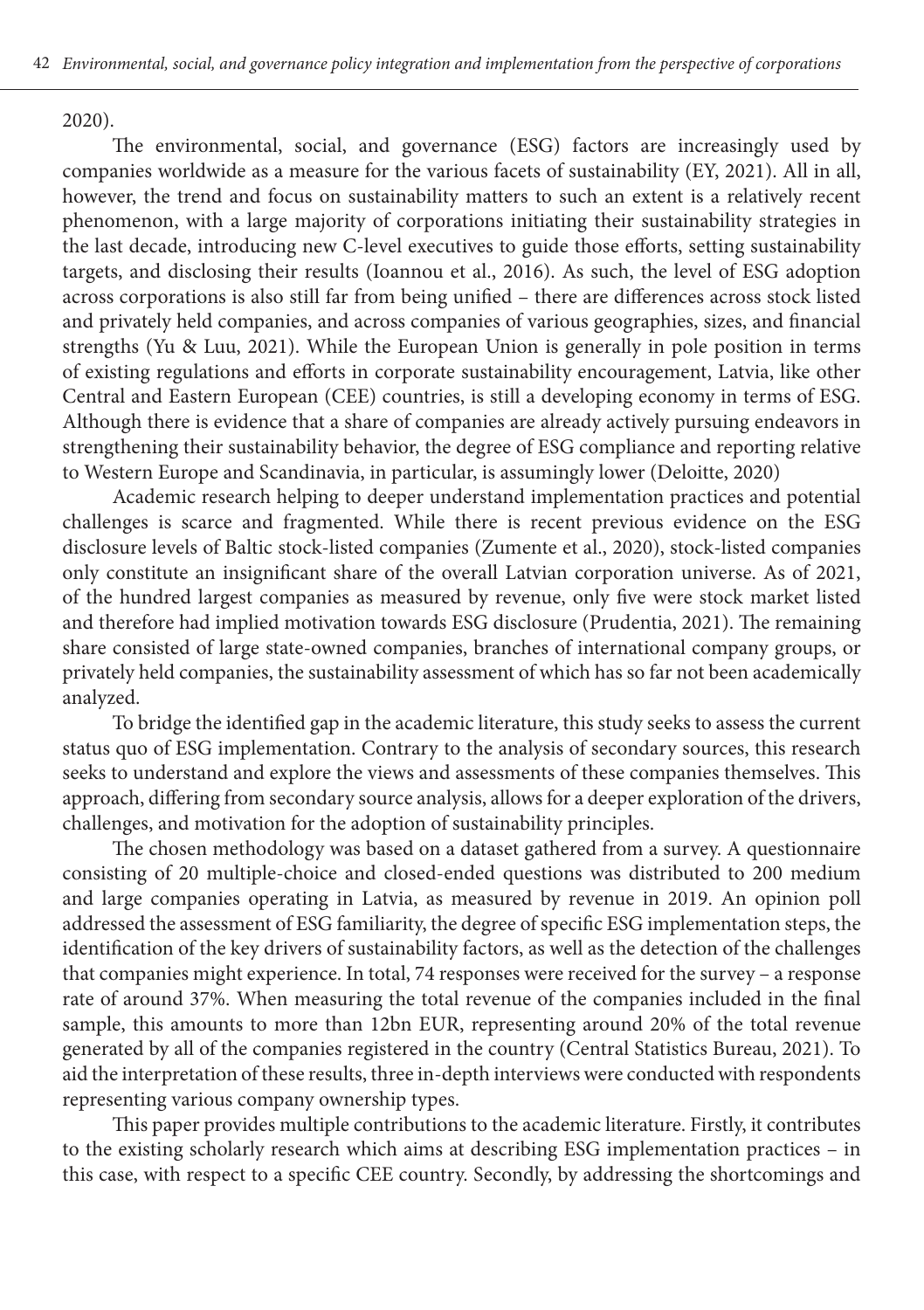challenges highlighted by this research, policymakers and business practitioners can explore ways in which to foster wider adoption of ESG policies across companies in CEE countries by using the example of Latvia. Furthermore, these study results might be beneficial for the top-level management of companies to understand the pros and cons of ESG implementation, and may therefore further drive ESG implementation across corporations. In addition, the conclusions of this study can aid financiers and investors in better understanding the status quo of the companies they may potentially invest in.

The remainder of this paper is organized as follows: section 2 summarizes the relevant literature regarding ESG drivers and provides regional background information; section 3 sets forth the methodology employed in this study; section 4 describes and discusses the results; and, finally, section 5 concludes.

#### **2. Literature review**

#### *2.1. Firm characteristics and ESG implementation*

ESG adoption across corporations globally has surged during the last decade. The KPMG Survey of Sustainability Reporting in 2020 revealed that sustainability reporting by the largest 100 firms across 52 countries has rapidly amplified, from 18% in 2002 to 75% in the 2017 survey, up to 80% in 2020 (KPMG, 2020). Evidence points towards the consideration that sustainability aspects have taken a more important role for managerial decision making (Koval et al., 2021). While earlier research by Ioannou and Serafeim (2012) suggested that political, legal, and labor market institutions are significant factors affecting variations in corporate social performance, more recent evidence by Yu and Luu (2021) – who performed a study of over 1,963 large-cap companies headquartered in 49 countries – found that firm characteristics explain most of the variation in firm ESG disclosure, while differences in country factors such as corruption and political rights explain less. It can be argued that with a wider roll-out of ESG requirements globally, national characteristics become secondary to actual company features. In this case, as this study concentrates on companies operating in a single country, it is more relevant to explore firm-level differences.

One of the key differentiators is firm ownership. As different owners might have various objectives and decision-making horizons concerning sustainability, academic research has confirmed ownership type to be a key differentiating factor (Barnea & Rubin, 2010). A study by Li and Wu (2018) showed that the ownership structure of the company can materially impact the ESG score, finding that private businesses focus significantly more on material ESG aspects and therefore are able to reduce negative incidents. Soliman et al. (2013) indicated a significant, positive connection between sustainability ratings and ownership by institutions and foreign investors, while ownership by managers is negatively associated with companies' social performance ratings. Siew and Balatbat (2016), when evaluating up to 700 NYSE listed companies, also found that institutional ownership has a negative impact on the level of information asymmetry in terms of ESG on stock-exchange listed companies. Overall, stock exchanges are in a unique position to spread the sustainability message and provide additional motivation to companies to disclose their ESG results. As summarized by Bizoumi et al. (2019), in the case of the Athens Stock Exchange, ESG guidelines have been created for listed companies that especially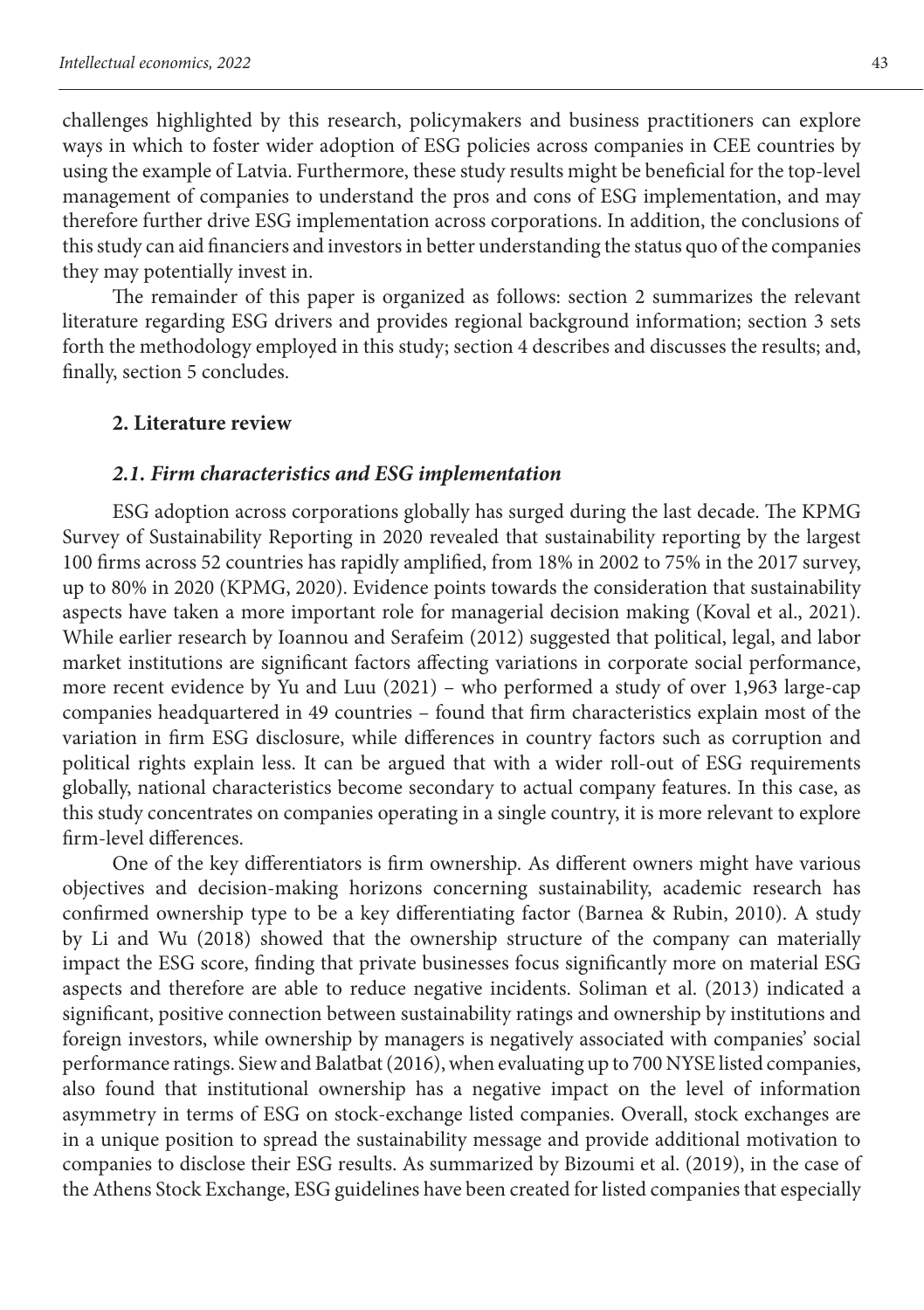focus on the degree of sectoral specificity and emphasis on materiality endorsed by international sustainability standards like the SASB's industry standards. In addition, Rees and Rodionova (2015) examined the influence of family ownership on ESG rankings. By using a sample of almost 4,000 companies from 46 countries, the authors found that family ownership as well as closely held equity are associated with worse ESG performance. These results hold true across the liberal markets examined by the authors, as well in coordinated market economies. Finally, a report conducted by PwC revealed that state ownership is correlated with better reporting on sustainability targets, showing a significant difference in average ESG scores between stateowned companies (SOEs) and companies without state ownership (PwC, 2015). As summarized by the OECD, around 25% of the largest global companies are state-owned, and thus it should be expected that SOEs themselves are held accountable and run according to exemplary standards of transparency and disclosure in areas relevant to ESG (OECD, 2020).

Ownership board composition is discussed in academic research as a factor impacting the quality of non-financial disclosures (Rao & Tilt, 2016). Cuadrado-Ballesteros and Rodríguez-Ariza (2015) found that the proportion of independent directors at the company's decisionmaking level positively correlates with the ESG disclosure level. Tamimi and Sebastianelli (2017) found that companies with larger and more diverse boards have more sophisticated sustainability reporting, and they disclose a larger amount of ESG data. Kamarudin et al. (2022), using international data extracted from a global ESG dataset from the Refinitiv database on over 23,000 companies from 37 countries, also found that firms with a better board gender diversity exhibit higher corporate sustainability performance. Interestingly, it was observed that in highly competitive industries the positive relationship between board gender diversity and corporate sustainability performance is weakened. Previous results on the Baltic countries by Zumente and Lāce (2020) indicated that companies with larger boards and companies that have female representatives on their supervisory boards have, on average, higher non-financial disclosures scores, while no correlation was found for gender diversity on management boards.

The importance of the board and its alignment to ESG goals was studied by Crifo et al. (2019). While analyzing the 120 largest French companies by capitalization for the year 2013, they found that corporate sustainability appears to be positively related to internal forces (inside directors).

Finally, the literature suggests a correlation between ESG performance and company size and age. While research on organizational legitimacy implies that larger and more visible organizations experience more pressure to conform to societal expectations (Powell & Bromley, 2015), larger companies are also the most visible to the public (Suchman, 1995) and are likely to be under the most scrutiny. According to Moore (2001), there is a positive relationship between social performance and both the age and size of the company. As Artiach et al. (2010) explain it: larger and more profitable companies are more likely to have the financial resources necessary to optimize the sustainability facets of their operations. To mitigate this effect, the largest companies in terms of revenue were chosen for analysis in this study.

Concerning the company's views and motivation on the subject of sustainability, a recent global board member survey indicated that next to the belief that it is the right thing to do, 78% of respondents also believe that ESG is a key contributor to strong financial performance. With respect to the implementation stage, only 48% of respondents had incorporated ESG standards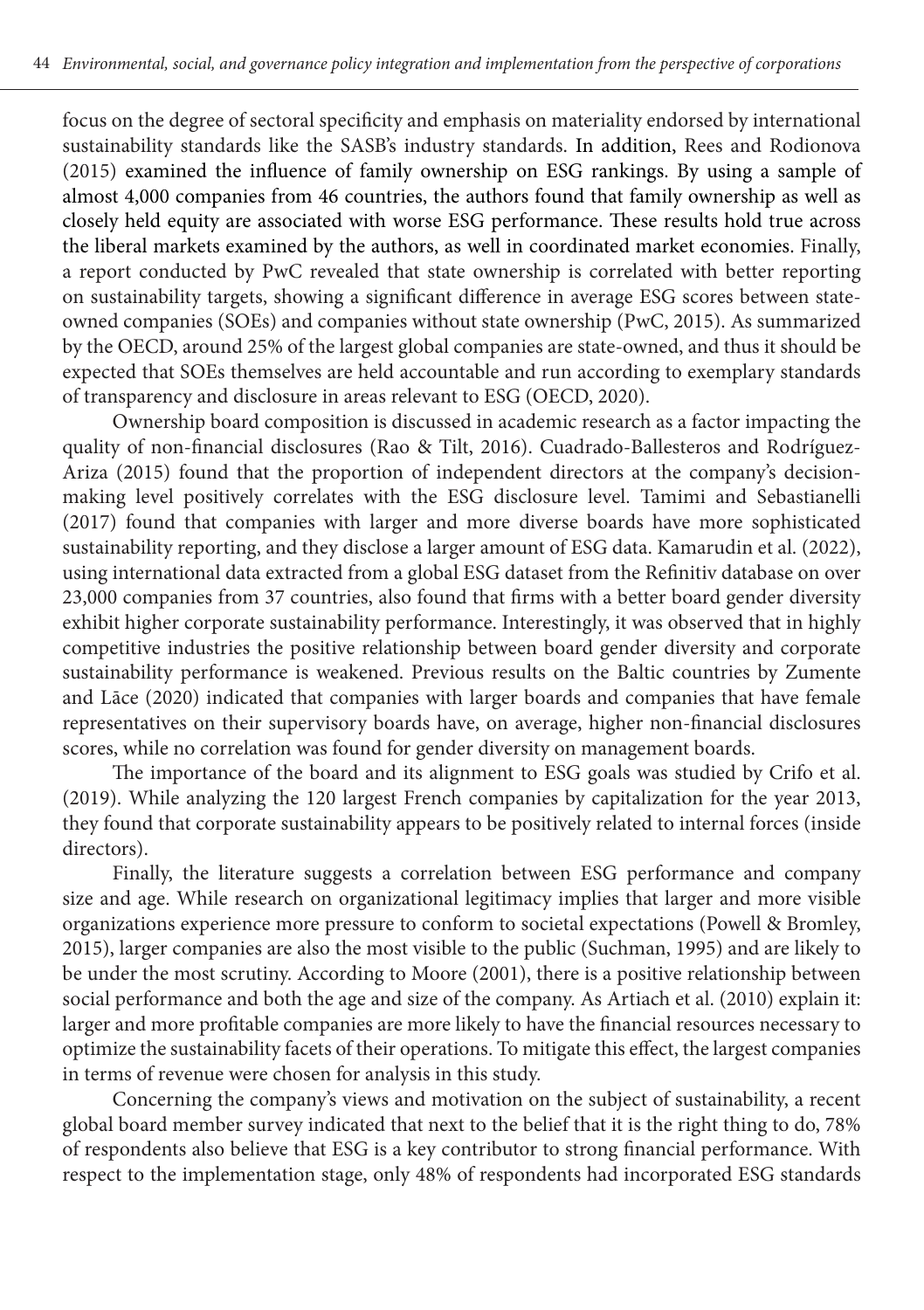across all aspects of the organization (Willis Tower Watson, 2020). When discussing the relative importance of ESG for today and the future, the ESG survey by Deutsche Bank highlighted strong growth in importance indices across all ESG dimensions in both US and European markets. The strongest focus was placed on the environmental factors in Europe, while US firms were relatively more focused on social factors (Deutsche Bank, 2021).

#### *2.2. Regional background*

Latvia has been a European Union member since 2004 and an OECD member since 2016. While the economy has grown and developed significantly over the years since regaining its independence in 1990, GDP per capita is still one of the five lowest among the EU Member States (Eurostat, 2021). Consequently, several global tendencies in terms of business development, stock exchange expansion, and corporate governance – similarly to other CEE countries – have also been slower than in Western Europe (Bistrova & Lace, 2016). In response to the UN SDG, Latvia has come up with the Sustainable Development Strategy 2030. According to the implementing body, this is a long-term planning document at the highest national level, encompassing the main tasks of the state and society to achieve balanced and sustainable development outlining, among others, such development priorities as: investment in human capital; innovative and eco-efficient economy; and nature as future capital. It also outlines strategic indicators such as: GDP per capita; the ecological footprint; the Human Development Index; and the Global Competitiveness Index (Cross-Sectoral Coordination Centre, 2021).

Although the amount of academic literature on topics around ESG is rising, there is still a lack of a comprehensive overview of implementation practices with respect to the CEE – and, more specifically, the Baltic – region. One piece of research on ESG at the Baltic level which analyzed the survey data of 37 financial market players revealed that around 81% of respondents already use ESG data when evaluating their investments, thus the implied interest or pressure from the side of financiers is already present in this market (Zumente & Bistrova, 2021). From the corporate side, a study performed by Sustinere, a sustainability advisory agency, analyzed the annual reports of the 100 largest companies in Latvia to assess their ESG reporting practices. The results, based on the analysis of 2019 and 2020 reports, suggest that 20% of companies provide systematic ESG reports. Analyzing the quality of ESG reports, the leading companies when differentiated by type of ownership are stock listed companies (62%), which can be explained by stock exchange requirements and pressure from capital providers, as well as state-owned enterprises (50%). Companies of foreign capital (14%) and local capital (5%) show lower results. Latvia's 100 largest companies received an average evaluation score of 20% (Sustinere, 2020).

Further evidence can be found in the Foreign Investor Council in Latvia (FICIL) and KPMG's 2021 joint study on sustainability practices in Latvian companies, in which 12 indepth interviews were conducted representing IT, real estate management, the production of construction materials, food, retail, and other industries. The sample, however, was limited to multinational groups, for which sustainability strategies have mostly been developed at the group level and therefore the driver of ESG implementation often also lies outside of Latvian borders. The second part of the study included a survey responded to by 51 FICIL members. The outcome revealed that the key areas of focus are employee welfare and safety, the efficient use of natural resources, and the reduction of harmful effects on nature. The greatest challenges faced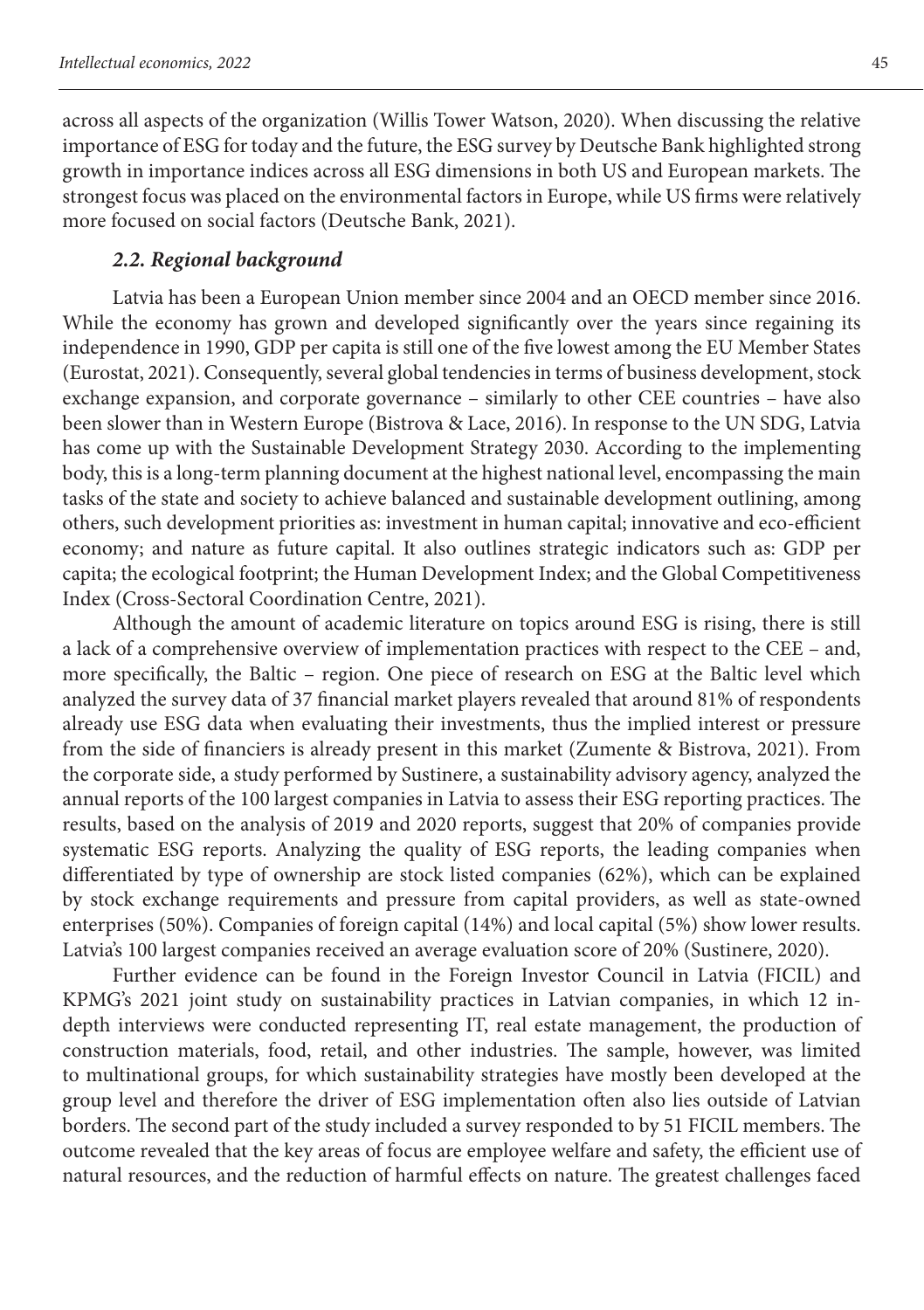by companies when preparing a sustainability report included the complicated data gathering process, the effort that is necessary to prepare the report, as well as difficulties in materiality assessments (KPMG & FICIL, 2021).

### *Research objective and methodology*

To obtain an assessment and gather opinions on ESG implementation practices, motivations, and challenges, a questionnaire was distributed to 200 medium and large companies operating in Latvia including the hundred largest companies in terms of revenue. The self-evaluation approach, as used in a previous study of the ESG assessments of Baltic listed companies by Zumente & Lāce (2020), is contradictory to an independent review of ESG disclosures or publicly shared information. However, this approach allows the drivers and barriers behind the decisions that companies make in relation to their sustainability policies to be explored in more depth. The selfassessed views of companies are crucial to explore, as corporations are key players in the economy and thus have a direct impact on the economic climate and the social environment. While it might be argued that companies may tend to exaggerate their successes and achievements, the aggregation of the data can aid in limiting such effects. To obtain less biased answers, survey responses were collected anonymously, and questions were sent via e-mail or Linked-in either to board members or a designated sustainability officer if the company had a publicly assigned one.

First, the questionnaire asked respondents to disclose the demographic data of company size, ownership type, gender diversity in management and supervisory board, and year of establishment. Obtaining this data was important in order to conclude on the potential different impacts that these factors might have on ESG adoption practices. The core part of the questionnaire consisted of twenty multiple-choice and closed-ended questions focusing on: (1) the degree of ESG awareness, implementation status, and disclosure; (2) reasons and responsibilities with respect to the sustainability of operations; and (3) observed obstacles in the ESG implementation journey. In addition, this study sought to capture the estimated degree of importance of ESG in the company's agenda as of now, which might consequently allow for the repeat of such studies to measure this score over time or geographies.

To better explain these results as well as capture any remaining opinions and sentiments, three in-depth interviews with companies of differing ownership types (a state-owned company – SOE – a subsidiary of a wider international group, and a privately held local company) were organized. The interviews were semi-structured, following a set of pre-defined questions in line with the questionnaire but also allowing for more open-ended questions. In the survey, 74 responses were received, revealing a response rate of around 30%. The sum of the total revenue of the companies included in the data set amounted to 12bn EUR, while the total employee number was over 68 thousand. This allows us to conclude that the sample represents a considerable share of the medium-large enterprise universe of the economy, and around 20% of the revenue attained by all corporations operating in Latvia in 2020 (Central Statistics Bureau, 2021).

The descriptive statistics of the final data set, compiled based on the survey results, are presented in Table 1.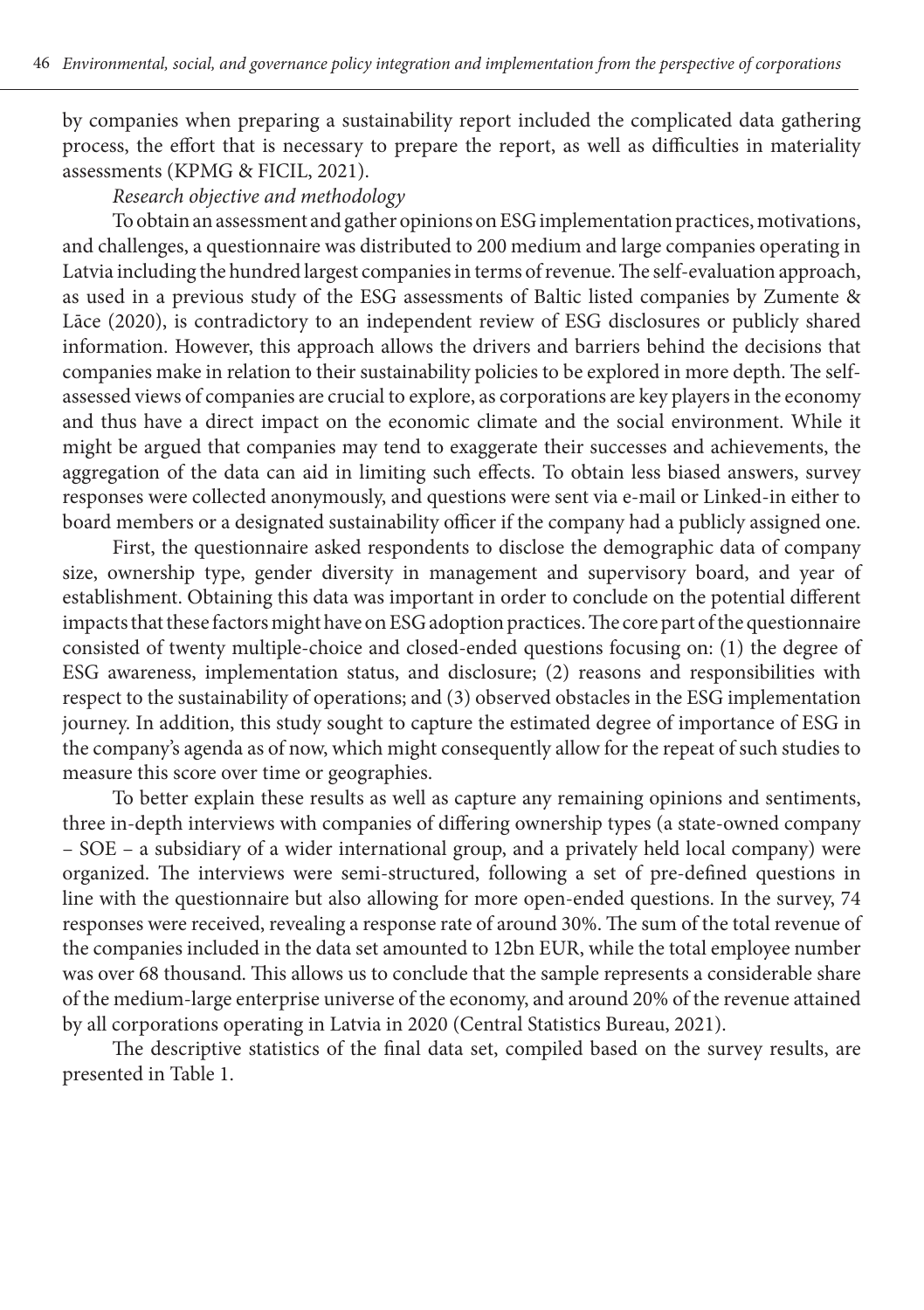|                          | Min  | Max    | Average |  |
|--------------------------|------|--------|---------|--|
| Revenue (million<br>EUR) | 10   | 2,800  | 162     |  |
| No. of employees         |      | 12,200 | 919     |  |
| Year of establishment    | 1918 | 2020   | n/a     |  |

| Table 1. Sample statistics |  |  |
|----------------------------|--|--|
|----------------------------|--|--|

This sample represents a well-balanced mix of companies operating across all of the largest economic sectors of the economy (see Figure 1). The most-represented sectors include retail and wholesale, transport, and logistics services, as well as manufacturing.



**Figure 1.** *Dataset by industry (number of companies).*

The companies surveyed also had varying types of ownership. The largest share, or 32% of the companies in the sample, were owned by local private persons, 23% were state-owned companies, 15% represented foreign capital ownership in the form of a multinational company's branch in Latvia, and 12% direct ownership by foreign individuals. Given the low degree of stock traded companies in the region, the sample was composed of only 5% publicly-owned firms. Finally, 12% of the companies had a mixed ownership structure – either combining several of the previous proprietorship types or also involving financial investor presence.

## **4. Results**

Diversity and inclusion are important elements of proper corporate governance guidelines, as recently summarized by the Latvian Corporate Governance Code (Advisory Board for Corporate Governance, 2020). In addition, according to academic research (see Rao & Tilt, 2016), board member gender diversity can have a material impact on non-financial disclosure level and quality. The statistics on board structure show that slightly below half, or 45%, of these companies have no female representatives on their management boards. Of the remainder, the average proportion of women in the decision-making body is 43%. All in all, it can be concluded that a significant share of Latvian companies are still missing out on the proper implementation of this factor.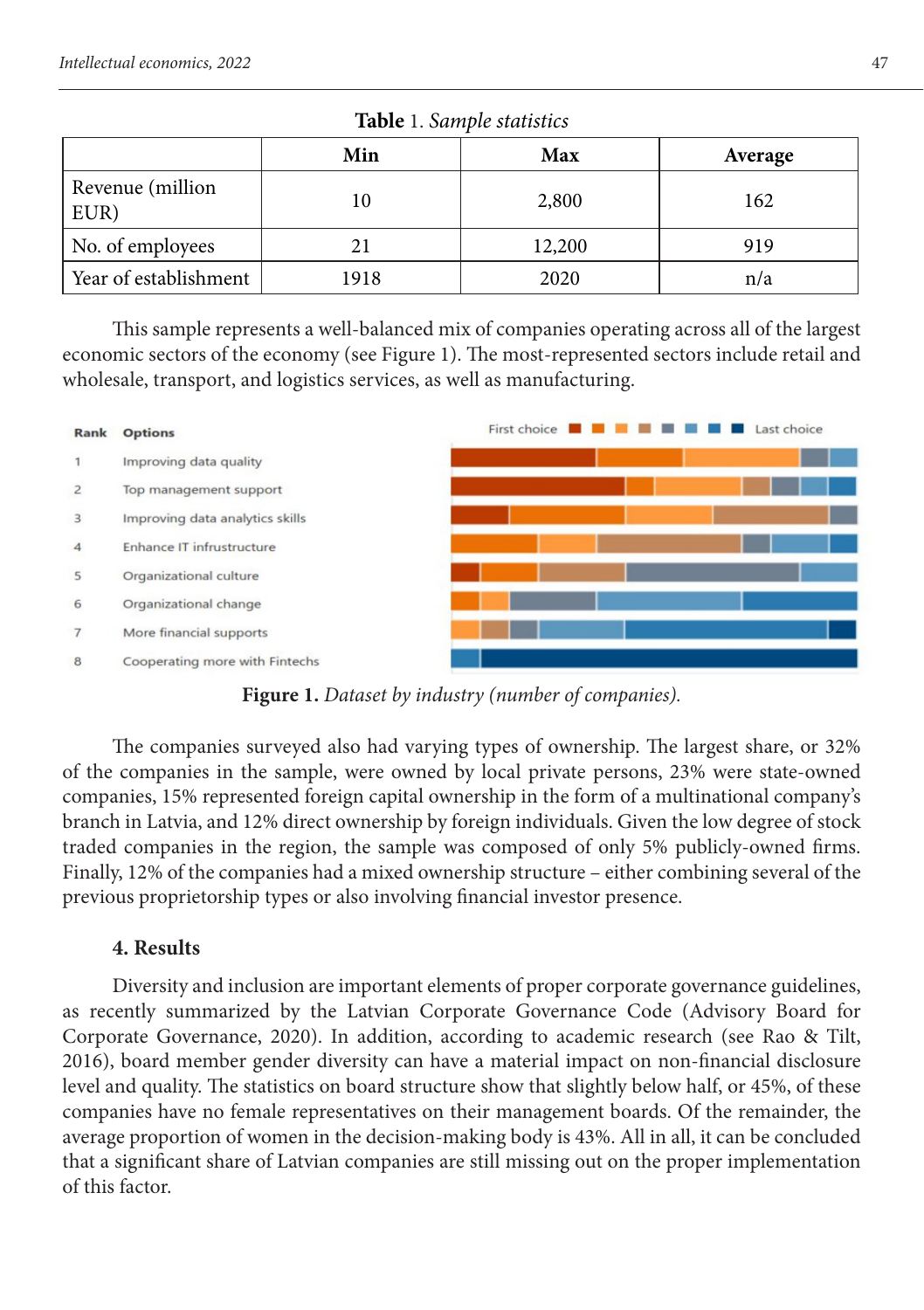While the establishment of supervisory boards is not a mandatory requirement for limited liability companies according to local law, the majority (58%) of the surveyed companies have a supervisory board in place.



**Figure 2.** *Supervisory board composition (% of sample)*.

Based on Principle #9 of the Latvian Corporate Governance Code, it is suggested that at least half of board members should be independent. Based on the results, 28% of the sample companies have ensured that this is the case, which is a relatively positive result. Only 15% of the companies have no independent members on their advisory boards, indicating that the full potential benefits of having this type of decision-making body in place are not fully realized. Of the 43 companies that have a supervisory board, around half, or 19 companies, have no female representatives.

The average proportion of females in the supervisory boards across the companies that have one in place is 22% (around one female per four men). In relevant previous research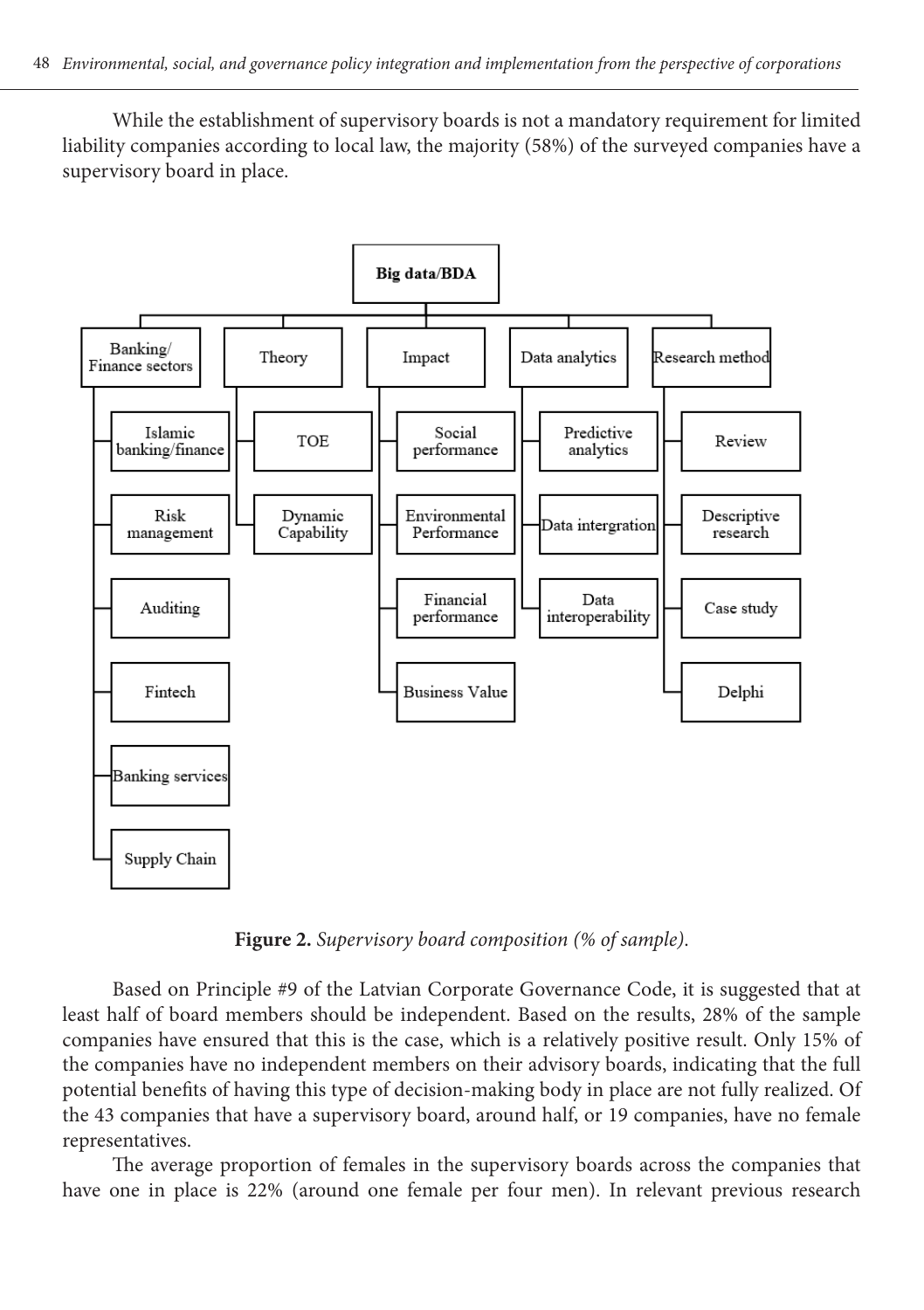regarding Baltic stock listed companies, it was found that 12% of the supervisory board members were women, signaling that the present sample of the largest Latvian companies scores better. As previously found for public Baltic companies, female presence on the supervisory board has a positive impact on ESG disclosure level (Zumente & Lāce, 2020)

Of all the companies questioned, the vast majority, or 82%, indicated that the company's leadership is aware of the ESG concept in general. When asked to evaluate the current degree of ESG factor implementation in the company's operations, the average score on a scale of 1 to 10 was 5.45 (with a median of 6). The indicated score, above the midpoint of 5, shows that generally the cohort of mid to large-size companies operating in Latvia are in the course of sustainability implementation and follow the global trend in this aspect. Only 56% of respondents reported that the ESG topic is within the direct responsibility or oversight of management. This potentially signals that the topic of ESG is still not among the top priorities of company executives. Contrary to the Latvian data, there is a growing international trend of including ESG measures in annual management incentive plans. Based on global data for overall performance assessments, 63% have already factored ESG into annual incentives and 41% have done so for long-term incentives (Willis Tower Watson, 2020).

Interestingly, while the differences in ESG score based on industry classification are not significant, the results differ substantially based on ownership type (see Figure 3). Stock-listed companies, potentially as a result of stock exchange requirements, have the highest level of ESG implementation (average score 8), followed by international company branches (score of 6.7) – where sustainability strategies usually cascade down from global HQ – and state-owned companies (6.3). The poorest performance is assessed in companies owned by local private persons (3.6).



**Figure 3**. *ESG self-assessment of corporations across ownership types (average score out of 10).*

Consequently, it would appear that ownership is one of the key drivers that can have a material impact on ESG adoption across companies in emerging countries like Latvia, where the global trend is potentially still not so pronounced. This result is also in line with previous studies such as Barnea and Rubin (2010) and Soliman et al. (2013). When asked about the matter,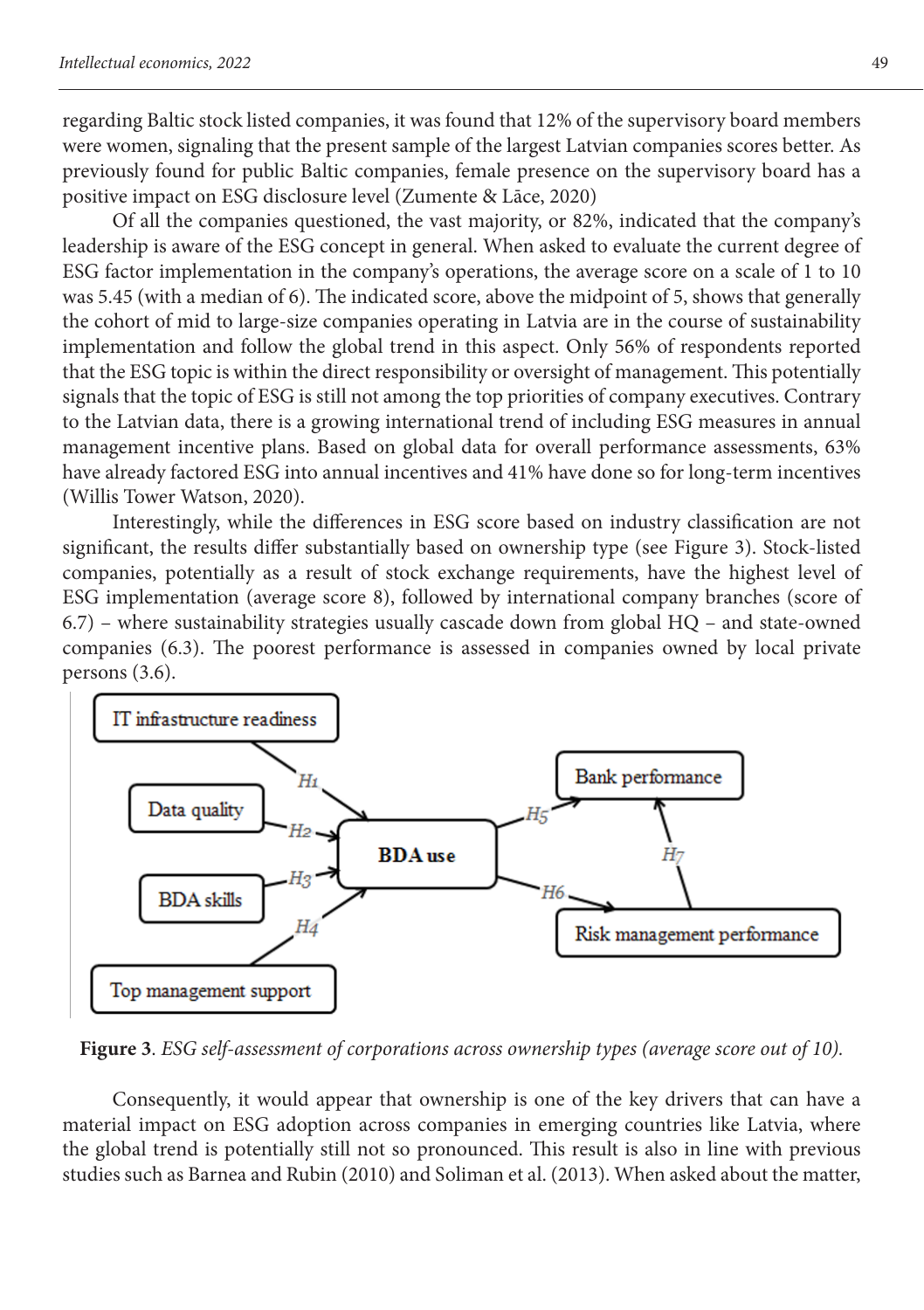companies themselves confirm this assumption. While the global tendency towards sustainability is mentioned as the main driver (selected by 52% of the respondents), owners' requirements come a close second (40%). Other often-mentioned motivators include management board initiatives and attempts at risk reduction practices (each mentioned by 30% of respondents). Qualitative interviews confirmed that pressure from owners often accelerates the speed of ESG adaption, while disbelief in the value of ESG by owners hinders proper sustainability policy development.



**Figure 4.** *Average ESG implementation score (out of 10) based on the gender diversity of the management board and the existence of a supervisory board.*

The diversity of the management board and the existence of a supervisory board seem to create a difference in the self-assessed ESG level. As depicted in Figure 4, companies that have no females on their management board seem to rank themselves lower (on average 4.59), while companies that have at least one female on the management board score 6.29. A similar positive effect on ESG assessment of 4.56 versus 6.23 is implied from the existence of a supervisory board.

Practices concerning ESG disclosure are still developing and are behind Western European and US large corporations as more than half, or 52%, of companies make no disclosures on their sustainability progress. Only around one in ten companies (11%) choose to use internationally recognized reporting formats or principles (i.e., Global Reporting Initiative, SDG, etc.), while a wider share of respondents (37%) report their sustainability results in an informal manner – as a section in the annual report or as disclosures on their website. The main motivators behind disclosures are global tendencies and peer pressure from competitors (22%), the requests of owners (16%), and the decision to perform sustainability reporting due to management preferences (9%). As suggested in one of the follow-up interviews, companies might choose to present selected data which are more easily traceable or show more favorable results in order to have reporting formally in place. However, as long as there are no mandatory requirements this approach might lead to a lack of focus on material areas, selective reporting leading to greenwashing concerns, as well as difficulties in data comparison

According to the results (see Figure 5), most companies have more established policies for social and governance factors – especially focusing on the safety and satisfaction of employees, donations, and corporate governance principles. In addition, for several of the most popular S and G metrics there is a gap between the number of companies that have a formal policy in place and the number of companies that actually measure and disclose the respective data.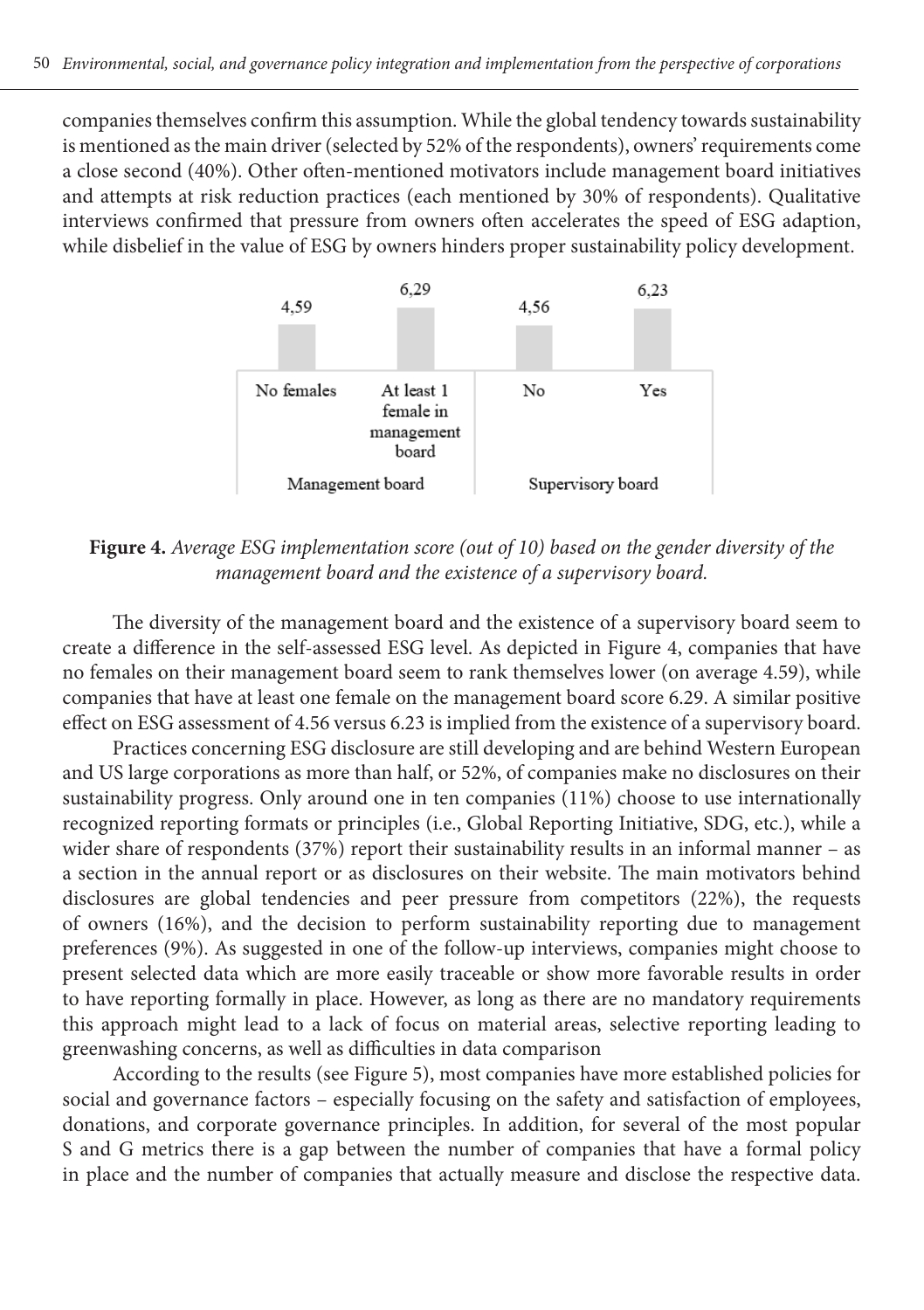Interestingly, the environmental factor is approached differently – while only less than one third of the sample pay attention to environmental impact, almost all companies have a formal policy in place and measure the actual data.



**Figure 5.** *Approach to specific ESG factors (number of companies).*

Given the pronounced focus on specific S and G metrics as well as the relatively low application of internationally accepted reporting standards, it can be concluded that, for the vast majority, several important steps (i.e., setting material sustainability focus areas, involving stakeholders in prioritization, etc.) have been left out and companies more or less choose to disclose information that is easily reportable or measurable, avoiding areas which are more complex or where favorable results have not yet been achieved.

The results of the study confirm this concern. Materiality assessment helps to understand the key aspects of ESG that are critical for companies operating in various industries and geographies (SASB, 2021). A focus on the material aspects of ESG aids companies in setting the right focus and concentrating on performing towards those factors which can be substantively impacted by the specific company. In a period in which corporations and investors are spending more resources on sustainability issues, the question of which sustainability issues are financially material has become crucial in understanding whether companies are managing their resources efficiently (Rogers & Serafeim, 2019). Several academic papers have reported that only an industry-specific approach to materiality yields economically significant results, meaning that businesses improving their performance on material sustainability issues outperform competitors with declining performance on material sustainability issues (Khan et al., 2016). The results of the survey show that 72% of the respondent companies have not performed a materiality assessment, leading to an overall situation where sustainability priorities can be unclear.

A related concept that is emphasized by internationally recognized reporting standards is stakeholder dialogue – a formal process of understanding the facets of corporate social performance that are important for the company's stakeholders. It can be argued that only then – when a corporation is focusing its attention on the factors that are significant for its stakeholders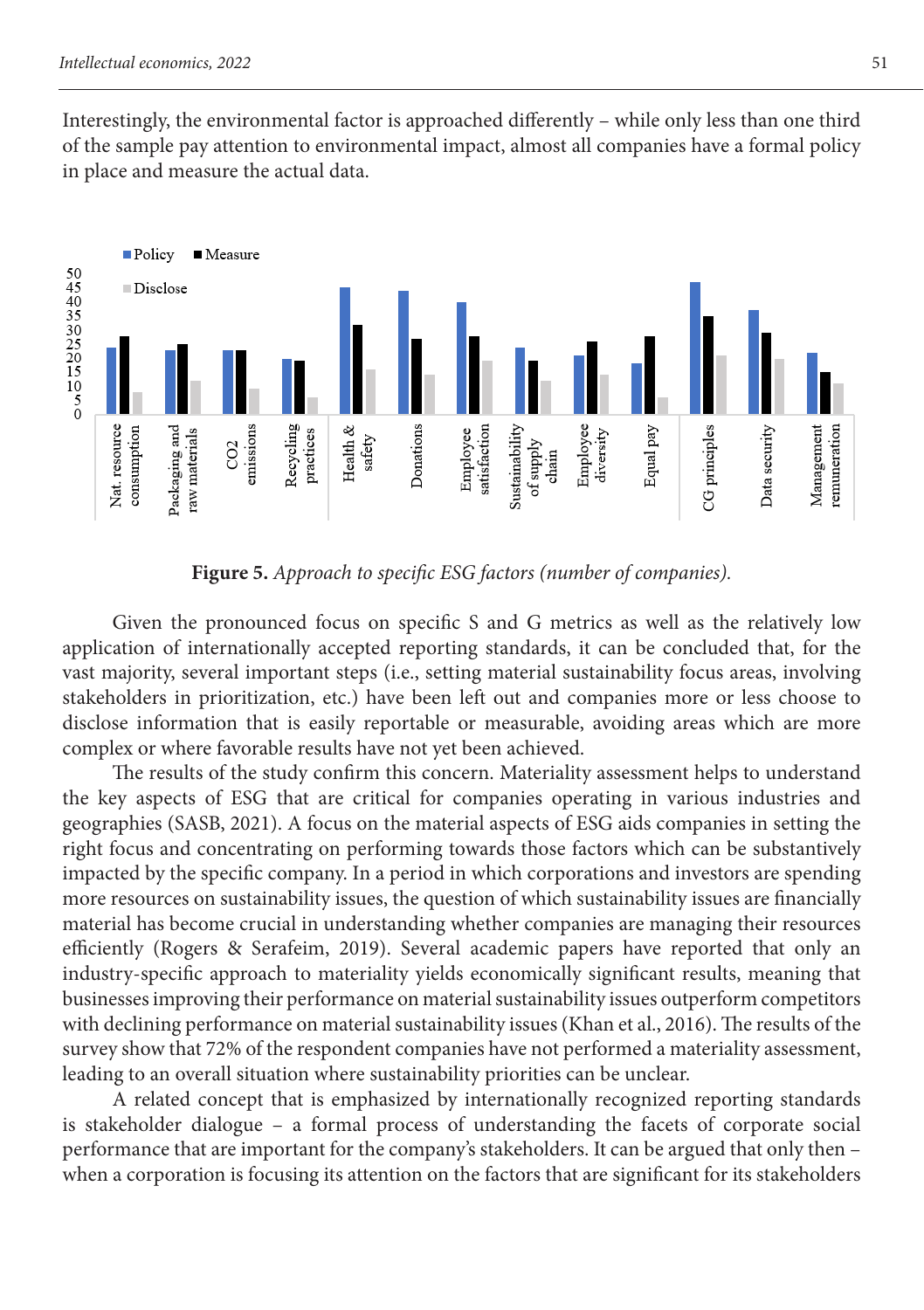and that are of material impact for the specific industry in which the corporation operates – can the optimal level of sustainability be achieved. In the Latvian survey, 60% of the respondents admit that they have not performed a stakeholder dialogue to understand the ESG matters that are important for their stakeholders. While stock-listed companies show better results on the completion of these steps (75%), privately held companies perform significantly worse (see Figure 6).



**Figure 6**. *Share of companies in the sample having performed materiality assessment and stakeholder dialogue.*

Overall, given that the majority of the questionnaire respondents so far have not focused their attention on these two important steps in the sustainability path, appropriate educational measures should be suggested. Based on the additional explanation gained in the in-depth interviews, companies struggle to understand the value of these assessments or do not have a clear view on what would be the best way to practically organize stakeholder dialogue. With respect to further challenges or reasons that hinder proper sustainability practice implementation (see Figure 7), 46.3% mention lack of motivation. In combination with difficulties in measuring ESG factors (mentioned by 31.3%) as well as the costs associated with more sustainable actions and operations (29.9%), these obstacles do not seem to be unresolvable.



**Figure 7.** *Challenges in ESG implementation (% of companies that selected each answer).*

While the previously suggested educational measures could tackle the shortcomings in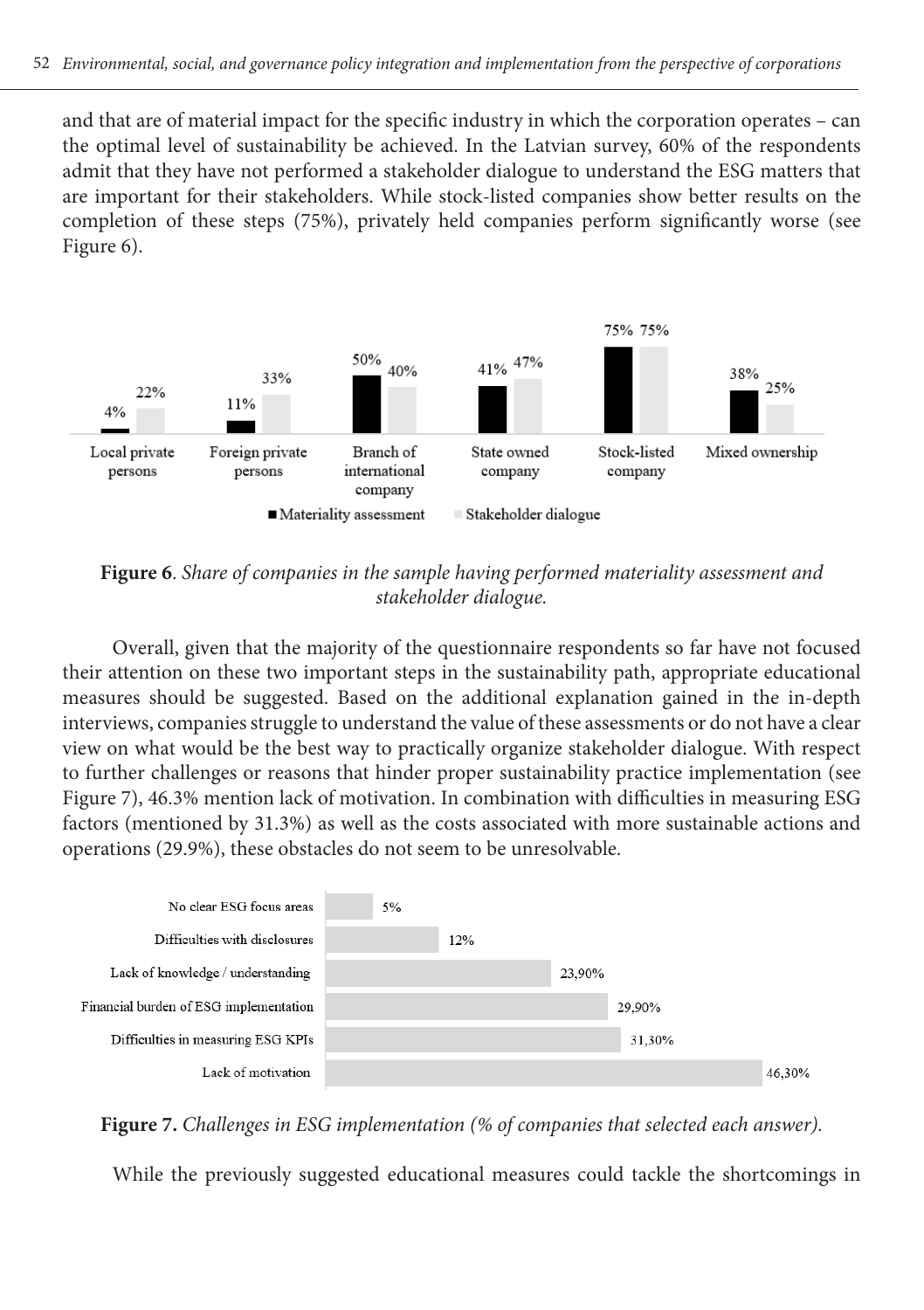knowledge and understanding (23.9%) and difficulties with disclosures (12%), the lack of motivation calls for broader measures along the lines of certain regulations, positive enforcements, or incentives (i.e., certain tax benefits, lower interest rates from banks, discounts for participation in associations, etc.) for companies that act on sustainability initiatives. Polishing sustainability practice for SOEs could also serve as a positive benchmark and a role model, as suggested by OECD (2020).

Finally, when comparing ESG self-assessment with future estimated sustainability importance, the results once more confirm the perceived lack of motivation (see Figure 8).



**Figure 8.** *ESG self-assessment today vs estimated importance in the future (average on a scale out of 10).*

The average estimated future ESG importance score of 5.3 (out of 10) is even lower than the average estimated ESG implementation score as of today (5.45), signaling that the majority of companies estimate that their focus on sustainability matters will even slightly decrease. This result is the direct opposite to most global data (i.e., Deutsche Bank, 2021), which suggests that companies tend to expect a higher focus on ESG elements in the future. Overall, this finding supports the recommendation for proper national or international sustainability incentive policies which would enforce corporations to increase the prioritization of aspects of sustainability in the future and therefore achieve a greater contribution to the SDG.

## **5. Conclusions**

The main aim of this study was to explore the corporate viewpoint of ESG implementation by analyzing the case of an emerging economy – Latvia. The survey response data for 74 medium and large companies operating in Latvia were analyzed.

The results reveal that 82% of corporate leaders are aware of the ESG concept. On average, the current degree of ESG factor implementation is evaluated at 5.45 out of 10, indicating that, generally, the cohort of mid to large size companies operating in Latvia are on the course of sustainability implementation and follow the global trend in this regard. Nevertheless, only 56% of respondents report that the ESG topic is within the direct responsibility or oversight of management, signaling that ESG might not be highest on the agenda yet, which is contrary to the international trend of including ESG measures in annual management incentive plans.

This paper provides insights into ESG drivers for Latvian companies, contributing to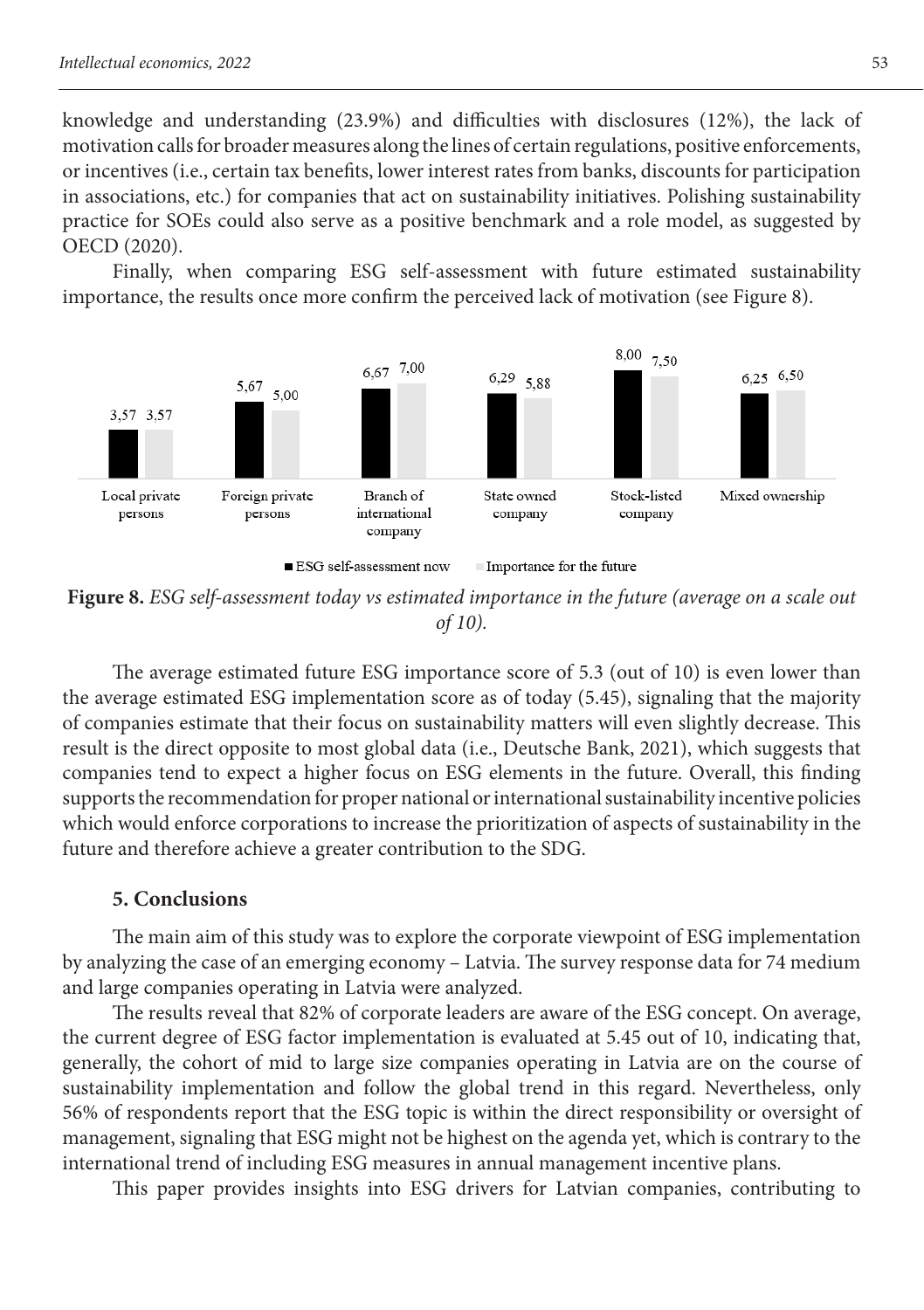the growing body of literature exploring the determinants of the sustainability orientation of corporations. This study confirms previous academic evidence of ownership being a key sustainability driver. Stock-listed companies, likely as a result of stock exchange requirements, have the highest level of ESG implementation (an average score of 8), followed by international company branches (6.7) – where sustainability strategies are usually cascaded down from global HQs – as well as state-owned companies (6.3). The poorest performance is demonstrated by companies owned by local private persons (3.6). These self-assessed results are largely in line with the previous external evaluation conducted by Sustinere (2020). Corporations themselves confirm the importance of ownership in their ESG decisions – while the global tendency towards sustainability is mentioned as the main ESG driver (selected by 52% of the respondents), the requirements of owners come a close second (40%).

The present study also points towards board characteristics as being a further important ESG driver. In the case of this study, 45% of the surveyed companies have no female representatives on their management boards. In addition, as it is not a mandatory requirement, 42% of firms have not established supervisory boards. The diversity of the management board and the existence of a supervisory board appear to create a difference in self-assessed ESG level – companies that have no females on their management board seem to rank themselves lower (on average 4.59), while companies that have at least one female on their management board score 6.29. A similar positive effect on the ESG assessment of 4.56 versus 6.23 is implied from the existence of a supervisory board.

This study also sheds some light on local non-financial disclosure practices, indicating that 52% of companies make no disclosures on their sustainability progress. As only 11% of respondents report according to internationally recognized reporting principles, the remaining companies choose to favor disclosure across the easier-reportable or measurable factors for Social and Governance domains, avoiding areas such as Environmental data which are more complex and expensive to measure, or where positive results have not yet been achieved. In addition, these results show that 72% of the respondent companies have not performed a materiality assessment and 60% lack stakeholder dialogue, leading to a frequent situation when sustainability priorities are unclear and selective reporting might be preferred. Without unified reporting requirements, companies can decide themselves on materiality areas and the volume of non-financial information disclosed, leading to significant differences in ESG adoption.

Finally, with respect to challenges which hinder proper sustainability practice implementation, lack of motivation is mentioned most frequently (46.3%), followed by difficulties in measuring ESG factors (31.3%), and the costs associated with more sustainable actions and operations (29.9%). Policy-makers should, therefore, consider that the lack of motivation could call for broader measures along the lines of certain regulations, positive enforcements, or incentives (i.e., certain tax benefits, lower interest rates from banks, discounts for participation in associations, etc.) for companies that act on sustainability initiatives.

It should be noted that the research conducted was solely based on responses received during the survey and subsequent interview process, and that the companies were not externally evaluated in terms of their ESG performance, the combination of which could be suggested for future research. The results of this study could also be interpreted in terms of more specific managerial implications, providing a baseline for companies still embarking on the sustainability journey that are willing to overcome the obstacles that are currently encountered by companies operating in Latvia.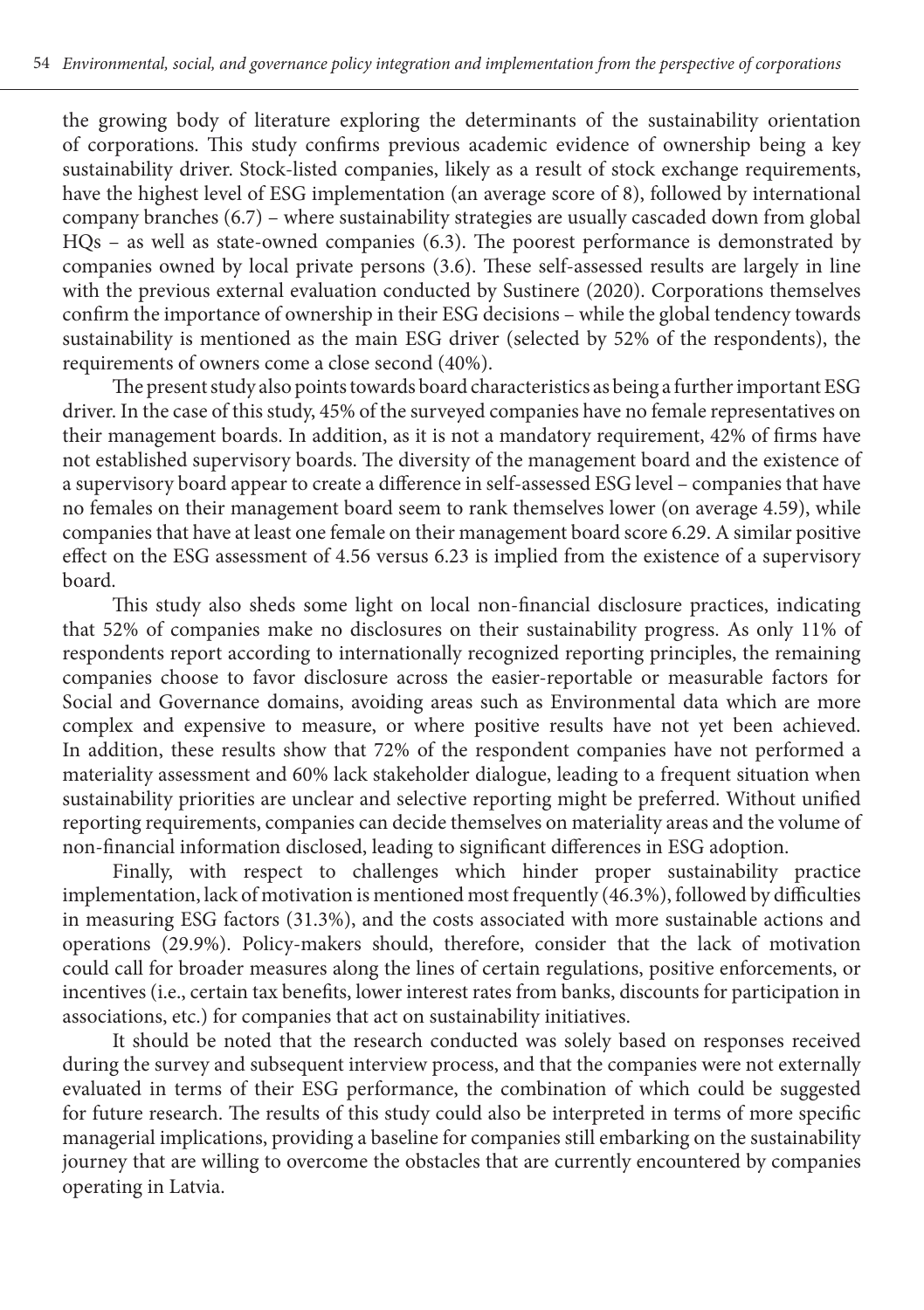# **References**

- 1. Advisory Board for Corporate Governance. (2020). *Corporate Governance Code*. Retrieved from https://www.tm.gov.lv/en/media/7428/download.
- 2. Artiach, T., Lee, D., Nelson, D., & Walker, J. (2010). The determinants of corporate sustainability performance. *Accounting & Finance*, *50*(1), 31–51. https://doi.org/10.1111/j.1467- 629X.2009.00315.x
- 3. Barnea, A., & Rubin, A. (2010). Corporate social responsibility as a conflict between shareholders. Journal of *Business Ethics*, *97*, 71–86. https://doi.org/10.1007/s10551-010- 0496-z
- 4. Bistrova, J., & Lace, N. (2016). CSR initiative's introduction status in Central and Eastern Europe and their importance for the equity investor. In S. Idowu, S. (ed.), *Key Initiatives in Corporate Social Responsibility* (pp. 43–69). Springer, Cham. https://doi.org/10.1007/978- 3-319-21641-6\_3
- 5. Bizoumi, T., Lazaridis, S., & Stamou, N. (2019). Innovation in stock exchanges: Driving ESG disclosure and performance. *Applied Corporate Finance*, *31*(2), 72–79. https://doi. org/10.1111/jacf.12348
- 6. Central Statistics Bureau. (2021). Statistics on company revenue. Retrieved on 30 November 2021 from https://www.lursoft.lv/lursoft-statistika/Uznemumu-pelna-pa-gadiem&id=1.
- 7. Crifo, P., Escrig-Olmedo, E., & Mottis, N. (2019). Corporate governance as a key driver of corporate sustainability in France: The role of board members and investor relations. *Journal of Business Ethics*, *159*(4), 1127–1146. https://doi.org/10.1007/s10551-018-3866-6
- 8. Cross-Sectoral Coordination Centre. (2021). *National Development Plan*. Retrieved from https://www.pkc.gov.lv/index.php/en/national-development-planning.
- 9. Cuadrado-Ballesteros, B., & Rodríguez-Ariza, L. (2015). The role of independent directors at family firms in relation to corporate social responsibility disclosures. *International Business Review*, *24*(5), 890–901. https://doi.org/10.1016/j.ibusrev.2015.04.002
- 10. Deloitte. (2020). Building back better how responsible investing becomes a new standard in Europe [PowerPoint presentation]. Retrieved on 30 November 2021, from https://www2.deloitte.com/content/dam/Deloitte/pl/ Documents/Prezentacje-webinary/pl\_webinar\_01\_12\_2020\_Building\_back\_better.pdf.
- 11. Deutsche Bank. (2021). ESG Survey What corporates and investors think [Presentation]. Retrieved on 30 November 2021, from Dbresearch.com/PROD/RPS\_EN-PROD/ PROD0000000000520951/ESG\_Survey - What corporates and investors think. PDF?undefined&realload=oDOcowsiknHVgS~S3tFHQ1GT7JkM~2KKIEyCUSi8vqn-J1fVWYkvO4CaFzaSCzvrl.
- 12. Eurostat. (2021). Eurostat statistics. Retrieved on 3 November 2021, from https://ec.europa.eu/urostat/databrowser/view/sdg\_08\_10/default/table?lang=en.
- 13. EY. (2021, June). *The future of sustainability reporting standards*. Retreived from https://assets.ey.com/content/dam/ey-sites/ey-com/en\_gl/topics/sustainability/ey-the-future-of-sustainability-reporting-standards-june-2021.pdf.
- 14. Ioannou, I., Li, S., & Serafeim, G. (2016). The effect of target difficulty on target completion: The case of reducing carbon emissions. *The Accounting Review*, *91*(5), 1467–1492. https://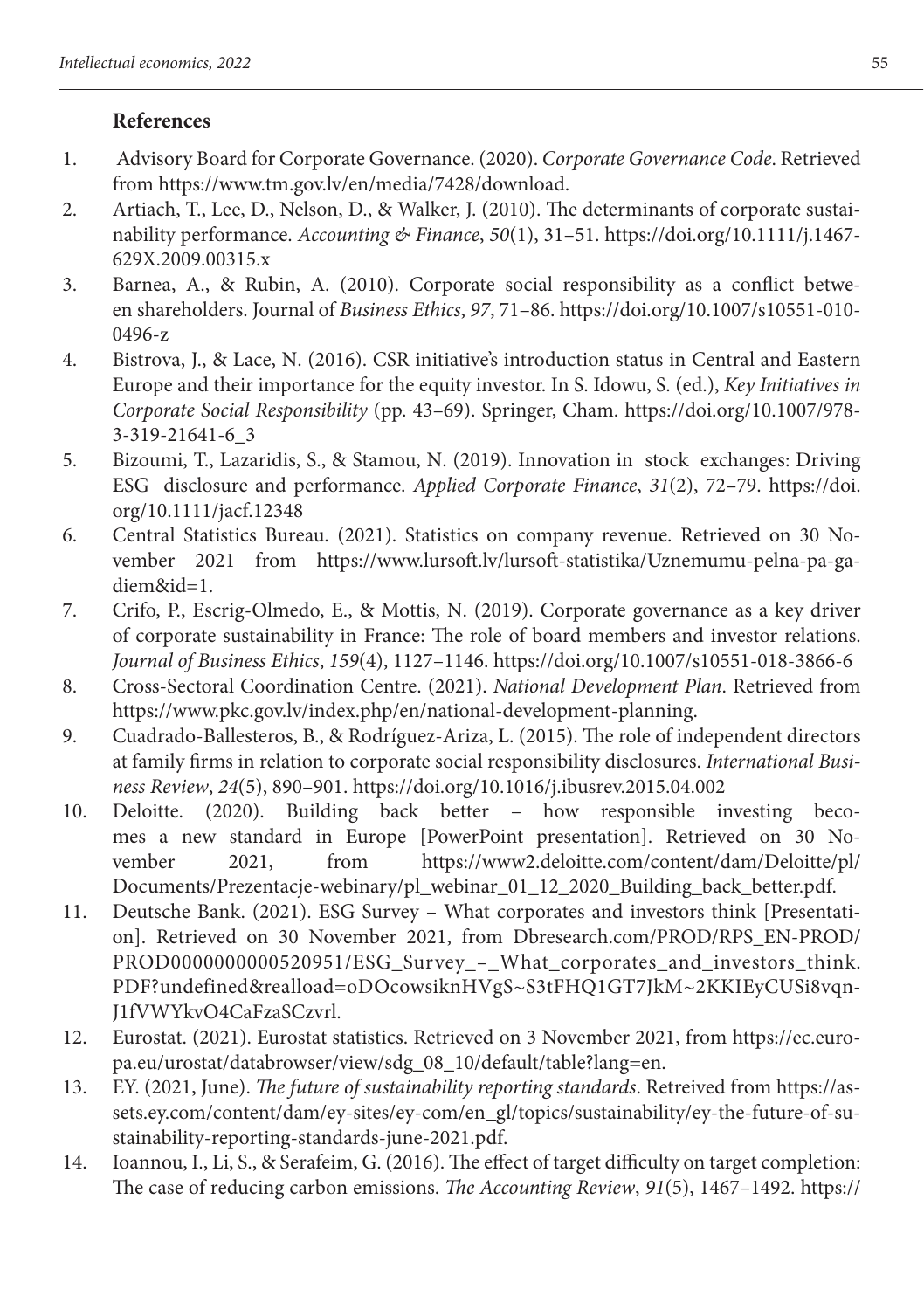doi.org/10.2308/accr-51307

- 15. Ioannou, I., & Serafeim, G. (2012). What drives corporate social performance? The role of nation-level institutions. *Journal of International Business Studies*, *43*(9), 834–864. https:// doi.org/10.1057/jibs.2012.26
- 16. Kamarudin, K., Ariff, A., & Ismail, W. A. (2022). Product market competition, board gender diversity and corporate sustainability performance: International evidence. *Journal of Financial Reporting and Accounting*, *20*(2), 233–260. https://doi.org/10.1108/JFRA-01- 2021-0020
- 17. Khan, M., Serafeim, G., & Yoon, A. (2016). Corporate sustainability: first evidence on materiality. *The Accounting Review*, *91*(6), 1697–1724. https://dx.doi.org/10.2139/ssrn.2575912
- 18. Koval, V., Mikhno, I., Udovychenko, I., Gordiichuk, Y., & Kalina, I. (2021). Sustainable natural resource management to ensure strategic environmental development. *TEM Journal*, *10*(3), 1022–1030. https://doi.org/10.18421/TEM103-03
- 19. KPMG. (2020). *The KPMG Survey of Sustainability Reporting 2020*. Retrieved from https:// assets.kpmg/content/dam/kpmg/xx/pdf/2020/11/the-time-has-come.pdf/.
- 20. KPMG & FICIL. (2021). *Readiness of businesses and public administration to implement the Green Deal*. Retrieved 20 November 2021, from https://www.ficil.lv/wp-content/ uploads/2021/06/FICIL-KPMG-study-on-sustainability-June-2021-ENG-1.pdf?utm\_source=newsletter&utm\_medium=email&utm\_campaign=ficil\_newsletter\_june\_2021&utm\_term=2021-06-22.
- 21. Li, J., & Wu, D. (2018). *Do corporate social responsibility engagements lead to real environmental, social and governance impact?* (Ross School of Business Paper No. 1335). https:// dx.doi.org/10.2139/ssrn.2853877
- 22. Moore, G. (2001). Corporate social and financial performance: An investigation in the U.K. supermarket industry. *Journal of Business Ethics*, *34*, 299–315. https:// http://dx.doi. org/10.1023/A:1012537016969
- 23. OECD. (2020). *Sustainable and resilient finance*. https://doi.org/10.1787/eb61fd29-en
- 24. Powell, W. W., & Bromley, P. (2015). New institutionalism in the analysis of complex organizations. In *International Encyclopedia of the Social & Behavioral Sciences* (pp. 764–769). Elsevier. https://doi.org/10.1016/B978-0-08-097086-8.32181-X
- 25. Prudentia. (2021). TOP 101—2000. Latvijas vērtīgākie uzņēmumi. Retrieved 1 October 2021, from https://top101.lv/
- 26. PwC. (2015). *State-owned enterprises—Catalysts for public value creation*? Retrieved on 30 November 2021, from https://www.pwc.com/gx/en/psrc/publications/assets/pwc-state-owned-enterprise-psrc.pdf.
- 27. Rao, K., & Tilt, C. (2016). Board composition and corporate social responsibility: The role of diversity, gender, strategy and decision making*. Journal of Business Ethics*, *138*, 327– 347. https:// http://dx.doi.org/10.1007/s10551-015-2613-5
- 28. Rees, W., & Rodionova, T. (2015). The influence of family ownership on corporate social responsibility: An international analysis of publicly listed companies. *Corporate Governance: An International Review*, *23*(3), 184–202. https://doi.org/10.1111/corg.12086
- 29. Rogers, J., & Serafeim, G. (2019). Pathways to materiality: how sustainability issues become financially material to corporations and their investors. *SSRN Electronic Journal*. https://